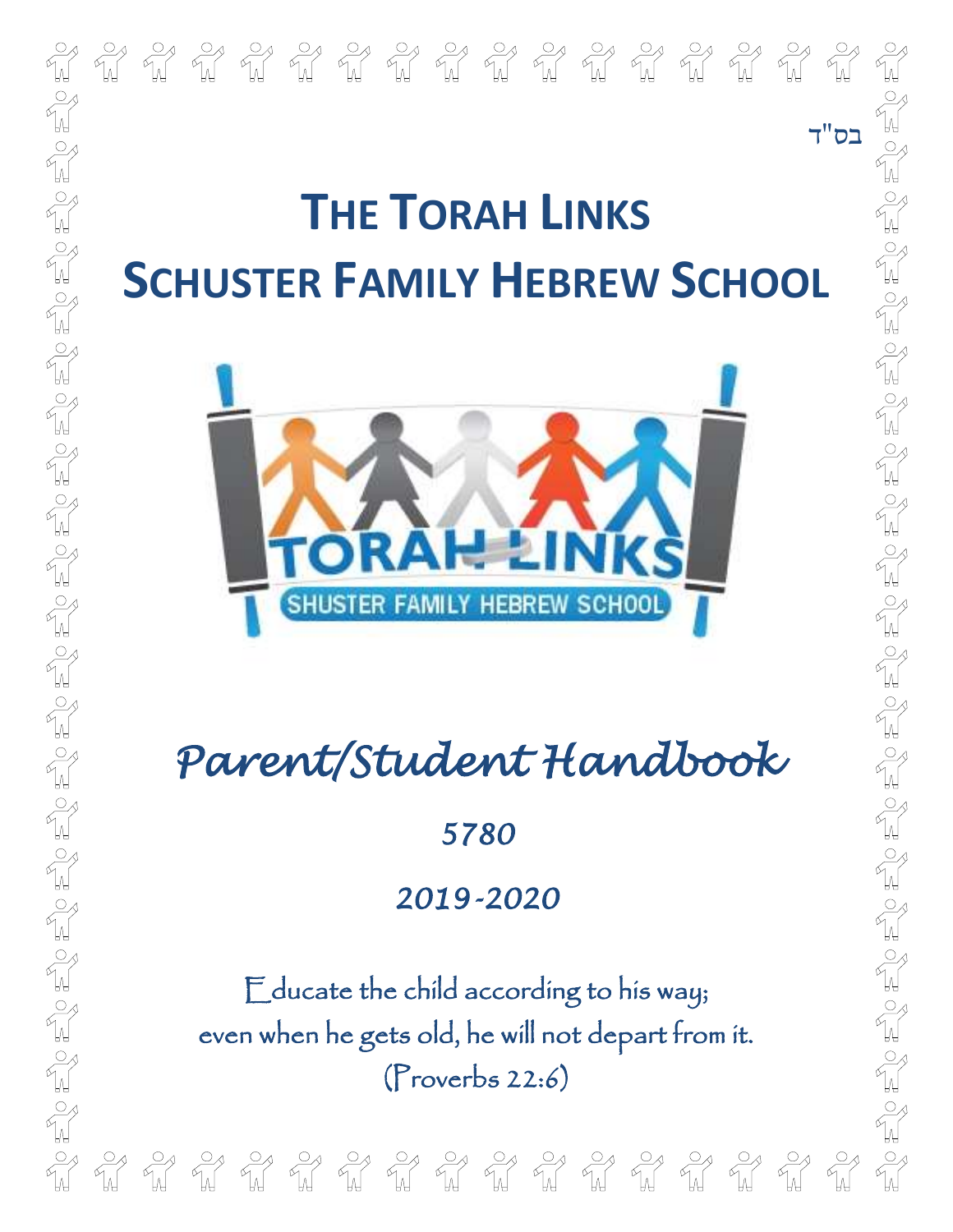

**Mailing Address • 218 Charlann Circle • Cherry Hill, NJ 08003 908.770.8248 • HebrewSchool@TorahLinks.org**

June 15, 2019

Dear Parents,

It is with great enthusiasm that we welcome you to the Torah Links Hebrew School. We have worked hard to put together a program that will excite, stimulate and educate your child/ren in their Jewish studies.

The information provided in this booklet is to help familiarize you with the school's program, policies and procedures. Throughout the year, we will continuously update you regarding the curriculum and about your child/ren's experience. We invite you to share in this experience whenever possible. Your shared commitment to your child/ren's Jewish education makes the learning all the more meaningful. It also encourages growth beyond the confines of the school – in your home, synagogue etc., where knowledge comes to life.

With your assistance, we look forward to a wonderful year at the Torah Links Hebrew School. We wish you and your family a happy, healthy and sweet new year.

*Yisroel T. Serebrowski*

Rabbi Yisroel Tzvi Serebrowski Director, Torah Links of South Jersey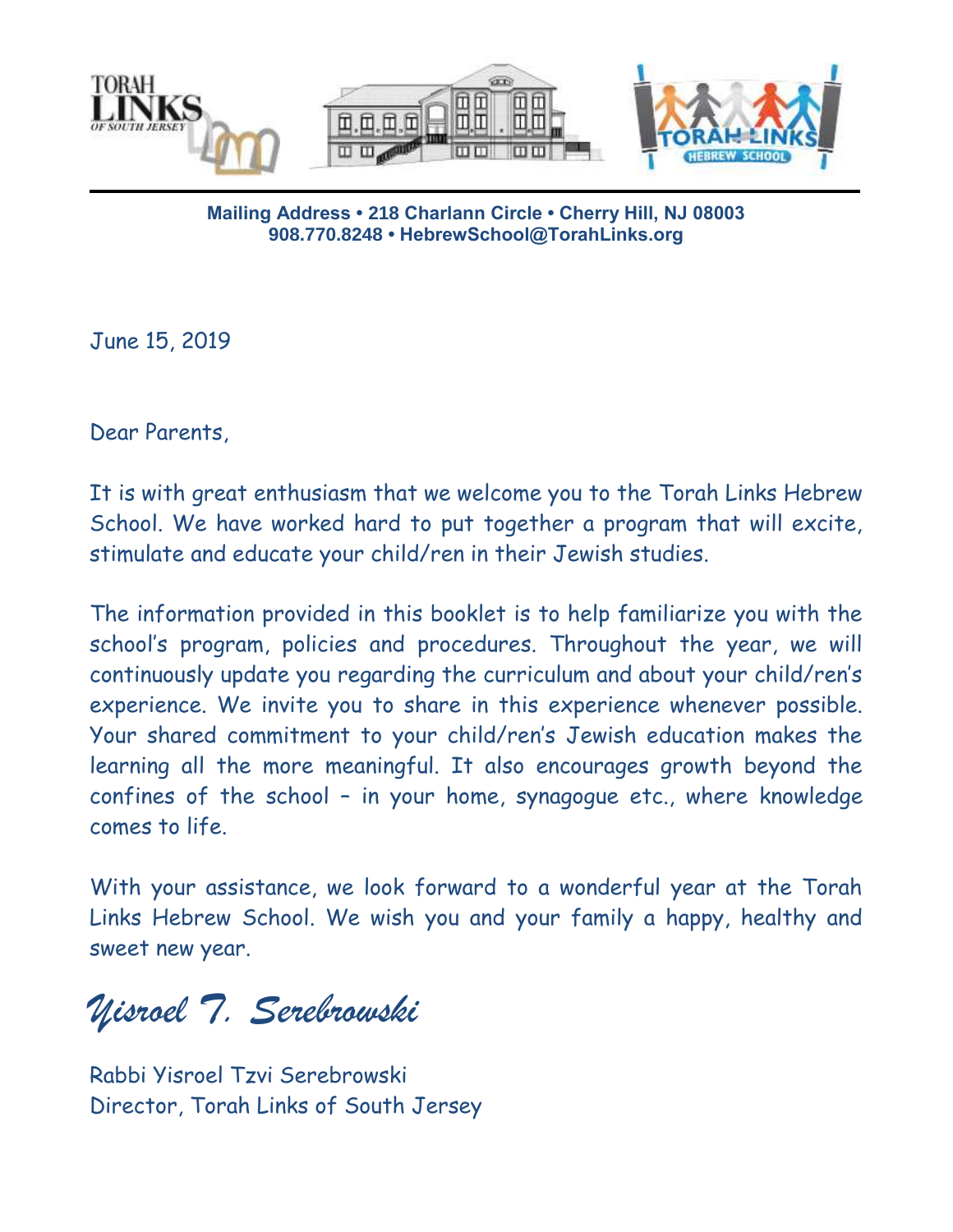

#### **Mailing Address • 218 Charlann Circle • Cherry Hill, NJ 08003 908.770.8248 • HebrewSchool@TorahLinks.org**

# **Policies & Procedures**

Page 1

### **Contact Information**

Email: HebrewSchool@TorahLinks.org Rabbi Yisroel Tzvi Serebrowski, Director - Torah Links of South Jersey Home: 856.424.7395, Cell: 908.770.8248, Email: YSerebrowski@TorahLinks.org

#### **Attendance**

To fully benefit from our rich and exciting program, consistent attendance is crucial. **Please treat attendance at Hebrew School with the same dedication that you would with your child's regular school attendance.** Attendance will be taken weekly, and encouraged.

### **Arrival & Dismissal**

Students must be ready to begin class at 9:30 AM. To avoid the distraction of late arrivals, please ensure that your child arrives a few minutes **before** school begins. Lunch is at 11:45 AM. Dismissal is at 12:00 PM. Please make every effort not to pick up your child early except under unavoidable circumstances. Should you need to pick up your child early, please send a note with your child. You must come inside the building to pick up your child. For safety reasons, we can not allow your child to wait outside alone.

# **Inclement Weather**

You will be notified of school cancellations via text message and/or email. If you suspect that school may be cancelled due to inclement weather, please contact Rabbi Serebrowski.